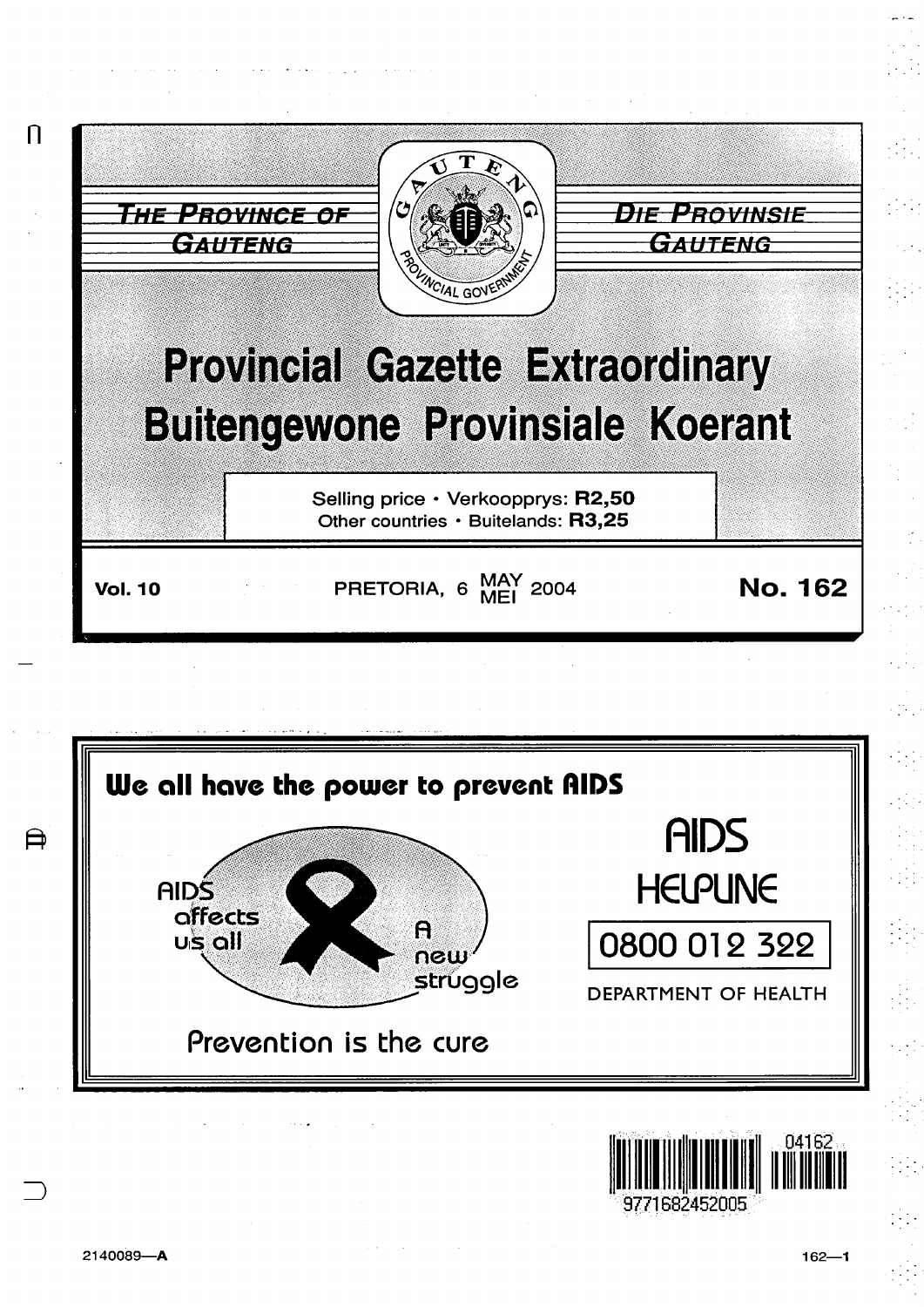$\frac{1}{2} \frac{1}{2} \frac{1}{2}$ 

 $\frac{1}{2}$ 

i, k

 $\frac{1}{2} \sum_{i=1}^{n} \frac{1}{2} \sum_{j=1}^{n} \frac{1}{2} \sum_{j=1}^{n} \frac{1}{2} \sum_{j=1}^{n} \frac{1}{2} \sum_{j=1}^{n} \frac{1}{2} \sum_{j=1}^{n} \frac{1}{2} \sum_{j=1}^{n} \frac{1}{2} \sum_{j=1}^{n} \frac{1}{2} \sum_{j=1}^{n} \frac{1}{2} \sum_{j=1}^{n} \frac{1}{2} \sum_{j=1}^{n} \frac{1}{2} \sum_{j=1}^{n} \frac{1}{2} \sum_{j=1}^{n$ 

| <b>CONTENTS</b> |                                                                                                          |            |                |
|-----------------|----------------------------------------------------------------------------------------------------------|------------|----------------|
| No.             |                                                                                                          | Page<br>Nο | Gazette<br>No. |
|                 | <b>LOCAL AUTHORITY NOTICE</b>                                                                            |            |                |
| 754             | Town-planning and Townships Ordinance (15/1986): Ekurhuleni Metropolitan Municipality: Declaration as an | 3          | 162            |

 $\hat{\mathcal{A}}$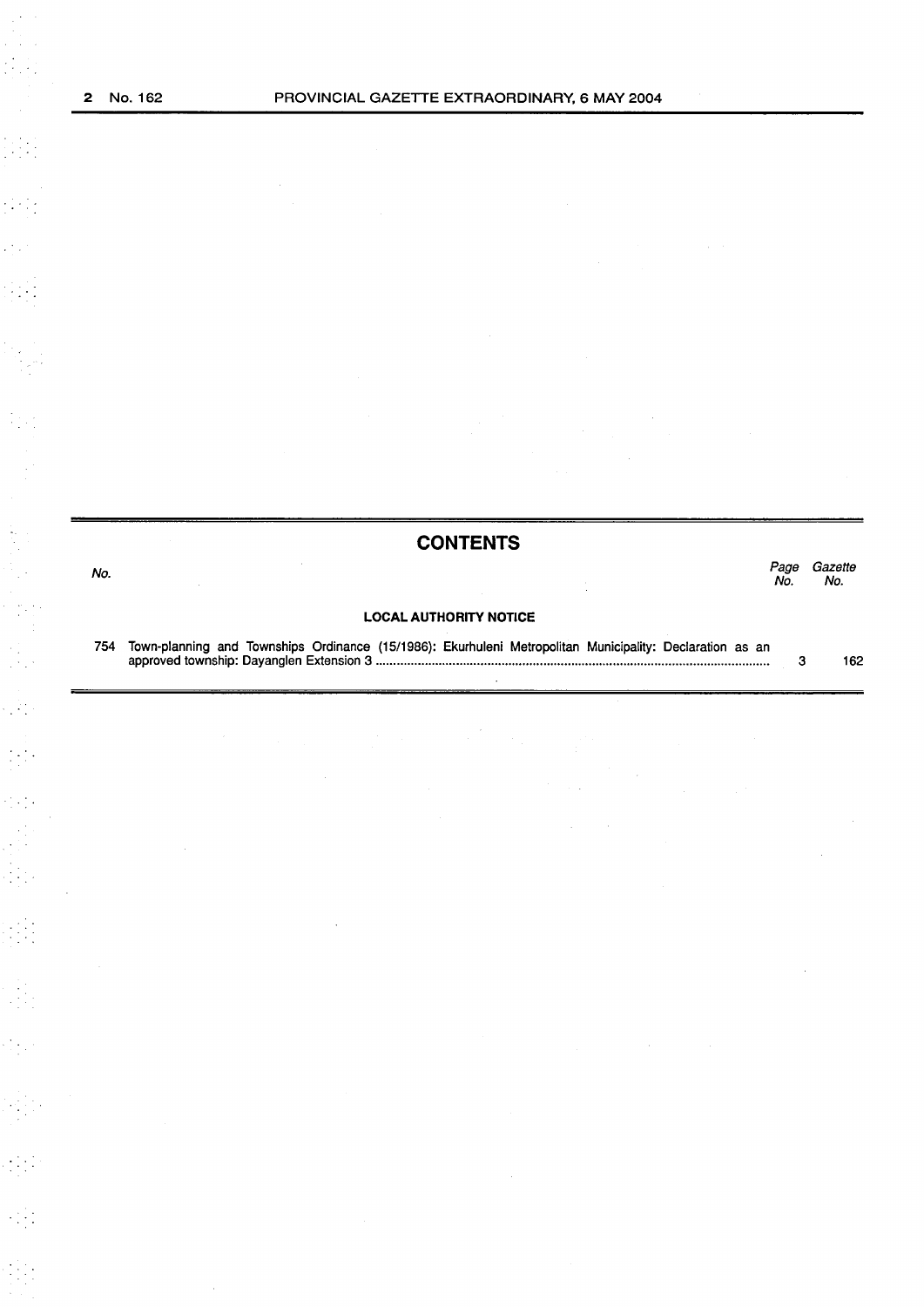No. 162 3

 $\overline{A}$ 

# LOCAL AUTHORITY NOTICE

# LOCAL AUTHORITY NOTICE 754

#### EKURHULENI METROPOLITAN MUNICIPALITY: PROPOSED DAYANGLEN EXTENSION 3 TOWNSHIP DECLARATION AS AN APPROVED TOWNSHIP AND AMENDMENT OF THE BOKSBURG TOWN-PLANNING SCHEME, 1991

In tenns of the provisions of section 103 (1) of the Town-planning and Townships Ordinance, 1986, the Ekurhuleni Metropolitan Municipality hereby declares Dayanglen Extension 3 township, situated on Portion 392 (a portion of Portion 181) of the farm Driefontein 85 IR, to be an approved township, subject to the conditions set out in the schedule hereto.

#### **SCHEDULE**

Conditions under which the application made by MAJESTIC STUD (PTY) LTD in terms of the provisions of the Town-planning and Townships Ordinance, 1986 {Ordinance No. 15 of 1986) for permission to establish a township on Portion 392 (a portion of Portion 161) of the farm Driefontein 85 IR, Gauteng, has been approved.

1. CONDITIONS OF ESTABLISHMENT

# 1.1 NAME

The name of the township shall be Dayanglen Extension 3.

1.2 DESIGN

The township shall consist of the erven and the street as indicated on General Plan S.G. No. 8477/2003.

#### 1.3 DISPOSAL OF EXISTING CONDITIONS OF TITLE

Ali erven shall be made subject to existing conditions of title and servitudes, if any, including the reservation of rights to minerals.

#### 1.4 ENDOWMENT

The township owner shall, in terms of section 98(2) and (3) of the Town-planning and Townships Ordinance, 1986, pay to the local authority in cash a lump sum endowment of R40 000,00- which amount shall be used by the local authority for the provision of land for parks and/or public open spaces in or for the township.

Such endowment shall be payable In tenns of the provisions of section 81 read with section 95 of the said ordinance.

#### 1.5 OBLIGATIONS IN REGARD TO ENGINEERING SERVICES

The township owner shall within such period as the local authority may determine, fulfil its obligations in respect of the provision and the installation of engineering services as previously agreed upon between the township owner and the local authority.

### 1.6 REMOVAL OR REPLACEMENT OF MUNICIPAL SERVICES

If, by reason of the establishment of the township, It becomes necessary to remove or replace any existing municipal services, the cost thereof shall be borne by the township owner.

#### 1.7 ACCEPTANCE AND DISPOSAL OF STORMWATER

The township owner shall arrange for the drainage of the township to fit in with that of the proposed road K-94 and for storm-water running off or being diverted from the said road to be received and disposed of to the satisfaction of the local authority.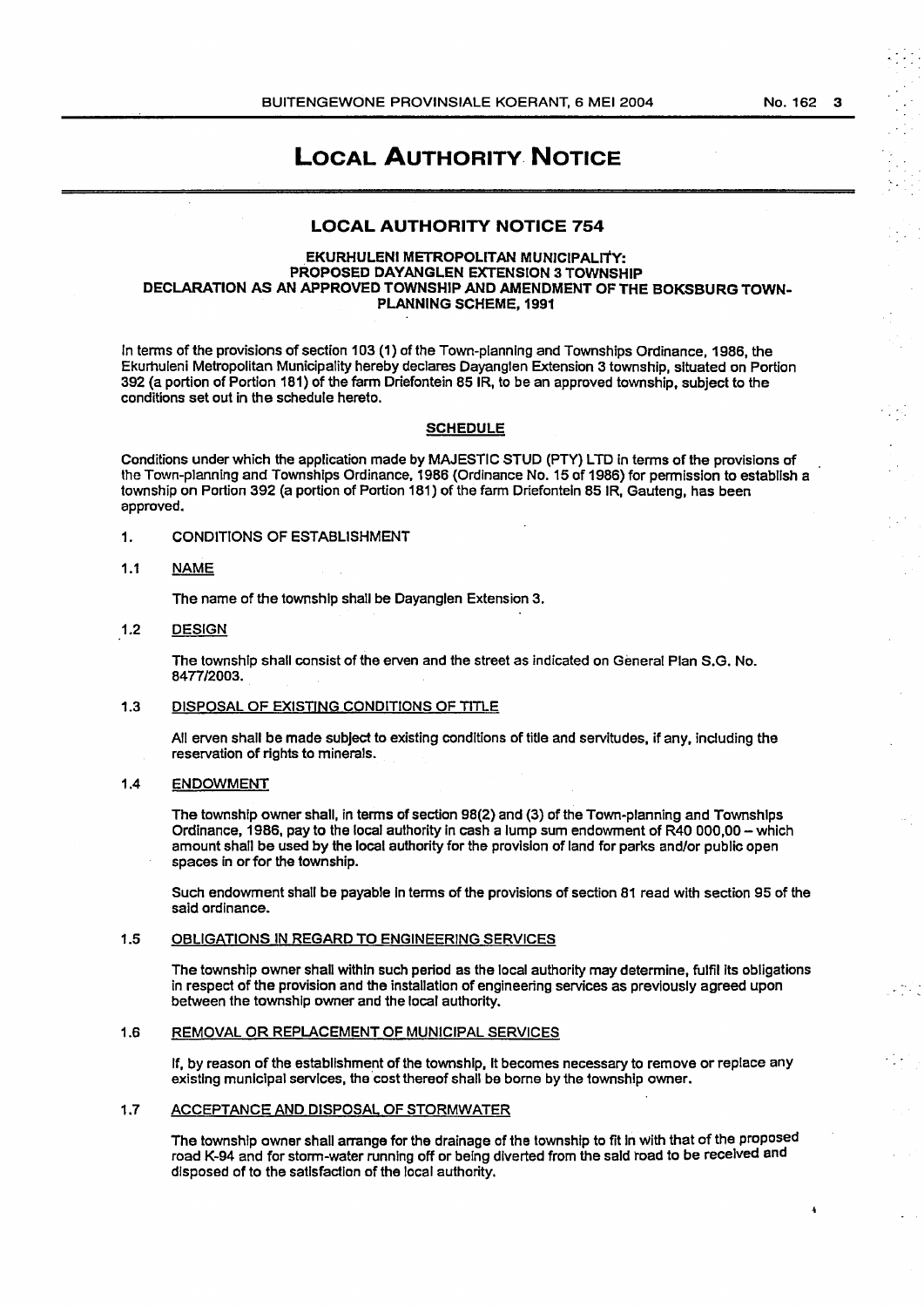#### 1.8 DEMOLITION OF BUILDINGS AND STRUCTURES

The township owner shall, at its own expense, cause all existing buildings and structures situated within the building line reserves, side spaces or over common boundaries to be demolished to the satisfaction of the local authority, within a period of six (6) months from the date of publication of this notice.

# 1.9 ACCESS

No ingress from the proposed road K-94 to Erven·83 up to and including Erf 88 in the township and no egress from Erven 83 up to and Including Erf 88 in the township to the proposed road K-94 shall be allowed.

# 2. CONDITIONS OF TITLE

The erven shall be subject to the following conditions imposed by the local authority in terms of the provisions of the Town-planning and Townships Ordinance, 1986:-

# 2.1 ALL ERVEN EXCEPT ERF 100 {PRIVATE ROAD)

- (a) The erf is subject to a servitude, 2m wide, in favour of the local authority for sewerage and other municipal purposes, along any two boundaries other than a street boundary, and in the case of a panhandle erf, an additional servitude for municipal purposes 2m wide across the access portion of the erf, when required by the local authority: Provided that the local authority may dispense with any such servitude.
- (b) No building or other structure shall be erected within the aforesaid servitude area and no large-rooted trees shall be planted within the area· of such servitude or within 2m thereof.
- (c) the local authority shall be entitled to deposit temporarily on the land adjoining the aforesaid servitude such material as may be excavated by it during the course of the construction, maintenance or removal of such sewerage mains and other works as it, in its discretion, may deem necessary, and shall further be entitled to reasonable access to the said land, for aforesaid purposes, subject to any damage done during the process of the construction, maintenance or removal of such sewerage mains and other works being made good by the local authority.

#### 2.2 ERVEN 76 TO 99

- (a) The erf may not be transferred without the prior written consent of La Roche Homeowners Association (universitas personarum).
- (b) The erf is entitled to a right-of-way servitude over Erf 100 (private road) in the township.
- (c) As the erf forms part of land which is presently or in the future may be subject to noise pollution (inclusive of aircraft noise) the owner and all parties having an interest in the erf, as well as all occupants of the erf, accept full liability for any and all inconvenience as may be experienced or losses or damage that may be caused as a result of such noise or vibration and furthermore shall have no claim in respect of such convenience, losses or damage against the Airports Company of South Africa ltd (ACSA) or the local authority.

#### 2.3 ERF 100 {PRIVATE ROAD)

- (a) The erf is subject to a right-of-way servitude in favour of Erven 76 up to and including Erf 99 in the township.
- (b) The erf is subject to a servitude for sewerage, water reticulation, electrical services (excluding street lights) and other municipal purposes in favour of the local authority.
- (c) The erf shall within six (6} months from the date of publication of this notice be registered in the name of the Home Owners Association referred to in condition 2.2 (a) above.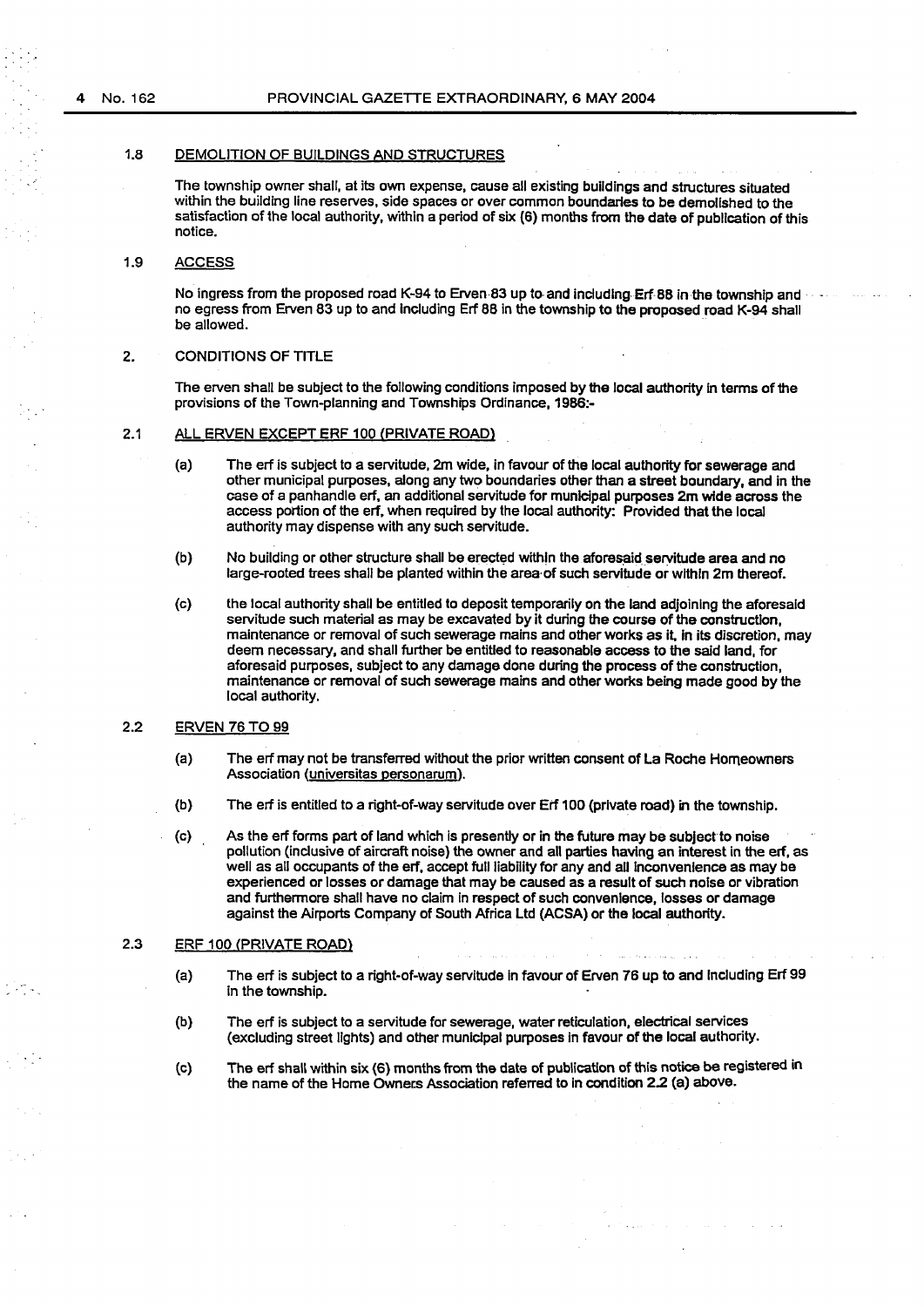The Ekurhuleni Metropolitan Municipality hereby in terms of the provisions of section 125{1) of the Townplanning and Townships Ordinance 1986, declares that it has adopted an amendment scheme being an amendment of the Boksburg Town Planning Scheme, 1991 relating to the land Included in Dayanglen Extension 3 township. A copy of the said town-planning scheme as adopted is open for inspection at all reasonable times at the office of the Area Manager, Development Planning, Civic Centre Boksburg and the office of the Head of Department, Department Development Planning and Local Government, Gauteng Provincial Government, Johannesburg. The said amendment scheme is known as Boksburg Amendment Scheme 1099.

#### PAUL MAVI MASEKO CITY MANAGER CIVIC CENTRE **BOKSBURG** 30 APRIL 2004 NOTICE NO. 5212004 14119/3/0113 (TN) 14/21/1/1099 (TN)

# PLAASLIKE BESTUURSKENNISGEWING 754 EKURHULENI METROPOLITAANSE MUNISIPALITEIT VOORGESTELDE DORP DAYANGLEN UITBREIDING 3: VERKLARING TOT GOEDGEKEURDE DORP EN WYSIGING VAN DIE BOKSBURG DORPSBEPLANNINGSKEMA, 1991

lngevolge die bepallngs van artikel 103 (1) van die Ordonnansie op Dorpsbeplanning en Dorpe, 1986, verklaar die Ekurhuleni Metropolitaanse Munisipaiiteit, hierby die dorp Dayanglen Uitbreiding 3 gelee op Gedeelte 392 ('n gedeelte van Gedeelte 181) van die plaas Driefontein 851R, tot 'n goedgekeurde dorp, ·onderworpe aan die voorwaardes uiteengesit in die bygaande bylae.

# BYLAE

Voorwaardes waarop die aansoek gedoen deur MAJESTIC STUD (EDMS) BPK ingevolge die bepalings van die Ordonnansie op Dorpsbeplanning en Dorpe 1986 (Ordonnansie no 15 van 1986) om toestemmlng om 'n dorp op Gedeeite 392 ('n gedeelte van Gedeelte 181) van die plaas Driefonteln 851R Gauteng, te stig, toegestaan is.

- 1. STIGINGVOORWAARDES
- 1.1 NAAM

Die naam van die dorp is Dayanglen Uitbreiding 3.

1.2 ONTWERP

Die dorp bestaan uit die erwe en 'n straat soos aangedui op Algemene Plan S.G. nr. 8477/2003.

#### 1.3 BESKIKKING OOR BESTAANDE TITELVOORWAARDES

Aile erwe sal onderworpe gemaak word aan titelvoorwaardes en serwitute, indien enige, met inbegrip van die voorbehoud van die regte op minerale.

#### 1.4 BEGIFTIGING

Die dorpseienaar moet ingevolge die bepallngs van artikel 98(2) en (3) van die Ordonnansie op Dorpsbeplanning en Dorpe, 1986 aan die plaaslike bestuur as begiftiging betaal 'n globale bedrag van R40 000,00 in kontant welke bedrag deur die plaasllke bestuur aangewend moet word vir die voorsiening van grand vir parke enfof publieke oopruimtes in of vir die dorp.

Sodanige begiftiging is betaalbaar ooreenkomstig die bepalings van artikel 81 gelees met artikel 95 van die gemelde ordonnansle.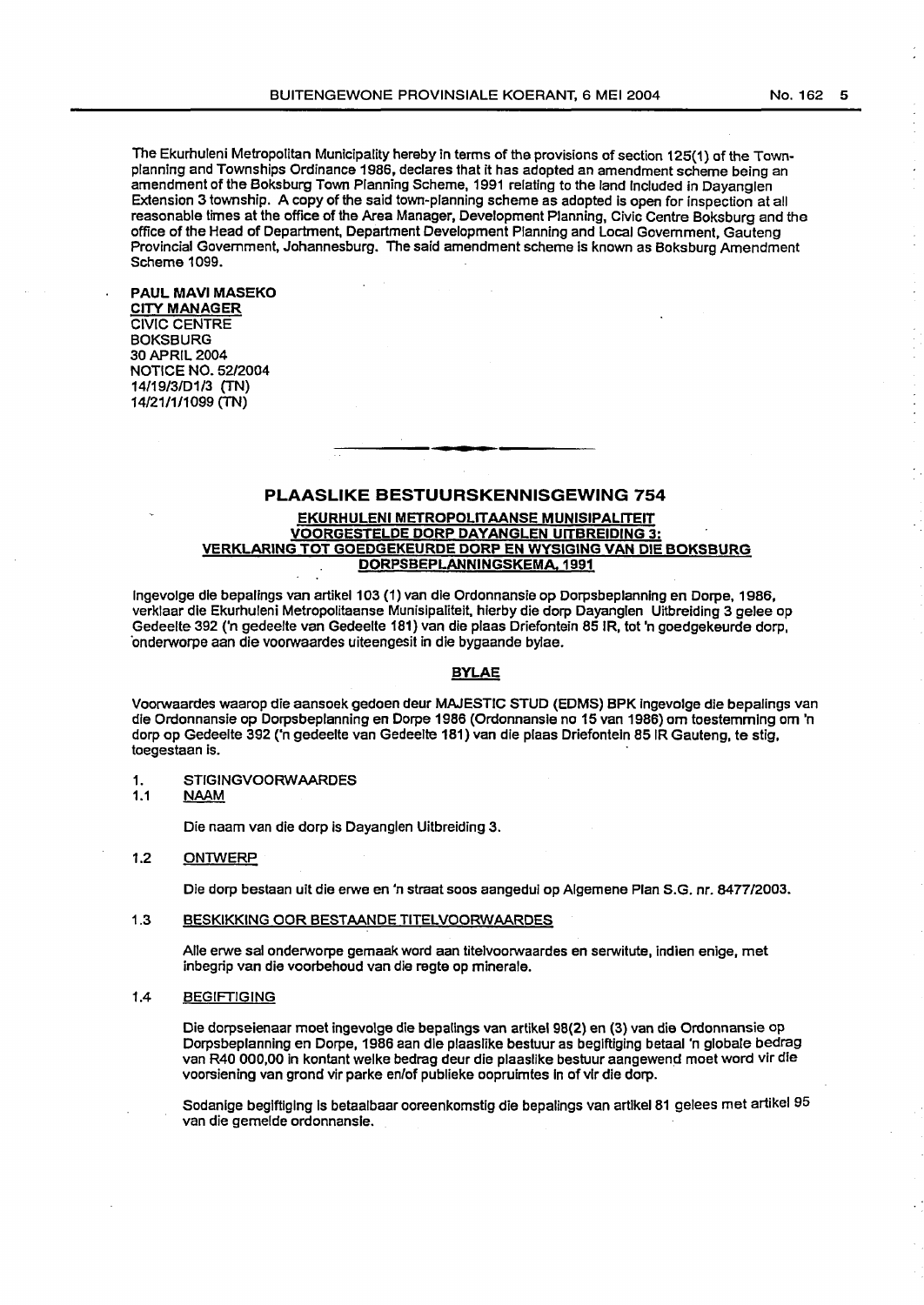# 1.5 VERPLIGTINGE MET BETREKKING TOT INGENIEURSDIENSTE

Die dorpseienaar meet, binne sodanige tydperk as wat die plaaslike bestuur mag bepaal, sy verpligtinge met betrekking tot die voorsiening en installering van ingeniersdienste soos voorheen ooreengekom tussen die dorpseienaar en die plaaslike bestuur, nakom.

# 1.6 VERWYDERING OF VERVANGING VAN MUNISIPALE DIENSTE

lndien dit, as gevolg van die stigting van die dorp, nodig word om enlge bestaande munisipaie dienste te verwyder of te vervang, moet die koste daarvan deur die dorpseienaar gedra word. 1.7 ONTVANGS EN VERSORGING VAN STORMWATER .

Die dorpseienaar moet die stormwaterdreinering van die dorp reël dat dit inpas by die voorgestelde pad K-94 en meet die stormwater wat van die gemelde pad afloop of afgelei word, ontvang en daarvoor beskik, tot die bevrediging van die plaaslike bestuur.

### 1.8 SLOPING VAN GEBOUE EN STRUKTURE

Die dorpseienaar meet op eie koste aile bestaande geboue en strukture wat binne boulynreserwes, kantrulmtes of ocr gemeenskaplike grense gelee is, tot bevrediging van die plaaslike bestuur sloop, binne 'n tydperk van ses (6) maande vanaf die datum van publikasie van hierdie kennlsgewing.

#### 1.9 TOEGANG

Geen toegang vanaf voorgesteide pad K-94 na Erwe 83 tot en met Erf 88 in die dorp en geen uitgang vanaf Erwe 83 tot en met Erf 88 in die dorp na voorgestelde pad K-94 sal toegelaat word.

#### 2. TITELVOORWAARDES

Die erwe is onderworpe aan die volgende voorwaardes opgelê deur die plaaslike bestuur ingevolge die bepalings van die Ordonnansle op Dorpsbeplanning en Dorpe, 1986:-

# 2.1 ALLE ERWE UITSLUITENDE ERF 100 (PRIVAAT PAD)

- (a) Die erf is onderworpe aan n serwituut , 2m breed vir riolering en ander munisipale doeleindes ten gunste van die plaaslike bestuur langs enige twee grense, uitgesonderd n straatgrens en in die geval van n pypsteelerf n addisionele serwituut vir munisipale doeleindes 2m breed oor die toegangsgedeelte van die erf indien en wanneer verlang deur die plaaslike bestuur : Met dien verstande dat die plaaslike bestuur van enige sodanige serwituut mag afsien.
- (b) Geen gebou of ander struktuur mag binne die voormelde serwituutgebied opgerig word nie, en geen grootwortelbome mag binne die gebied van sodanige serwituut, of binne n afstand van 2m daarvan, geplant word nie.
- (c) Die plaaslike bestuur is gereg1ig om enige materiaal wat deur hom uitgegrawe word tydens die aanleg, onderhoud of verwydering van sodanige rioolhoofpypleidings en ander werke wat hy volgens goeddunke noodsaaklik ag, tydelik te plaas op die grand wat aan die voormelde serwituut grens en voorts is die plasslike bestuur geregtig tot redelike toegang tot gemelde grond vir die voormelde doel, onderworpe daaraan dat die plaaslike bestuur enige skade vergoed wat gedurende die aanleg, onderhoud of verwydering van sodanige rioolhoofpypleidings en ander werke veroorsaak word.

# 2.2 ERWE 76 TOT 99

- (a) Die erf mag nie sonder die vooraf verkreë geskrewe toestemming van La Roche Huiseienaarsvereniging (universitas personarum) getransporteer word nie.
- (b) Die erf is geregtig op 'n reg -van- weg serwituut ocr die Erf 100 (privaat pad) in die dorp.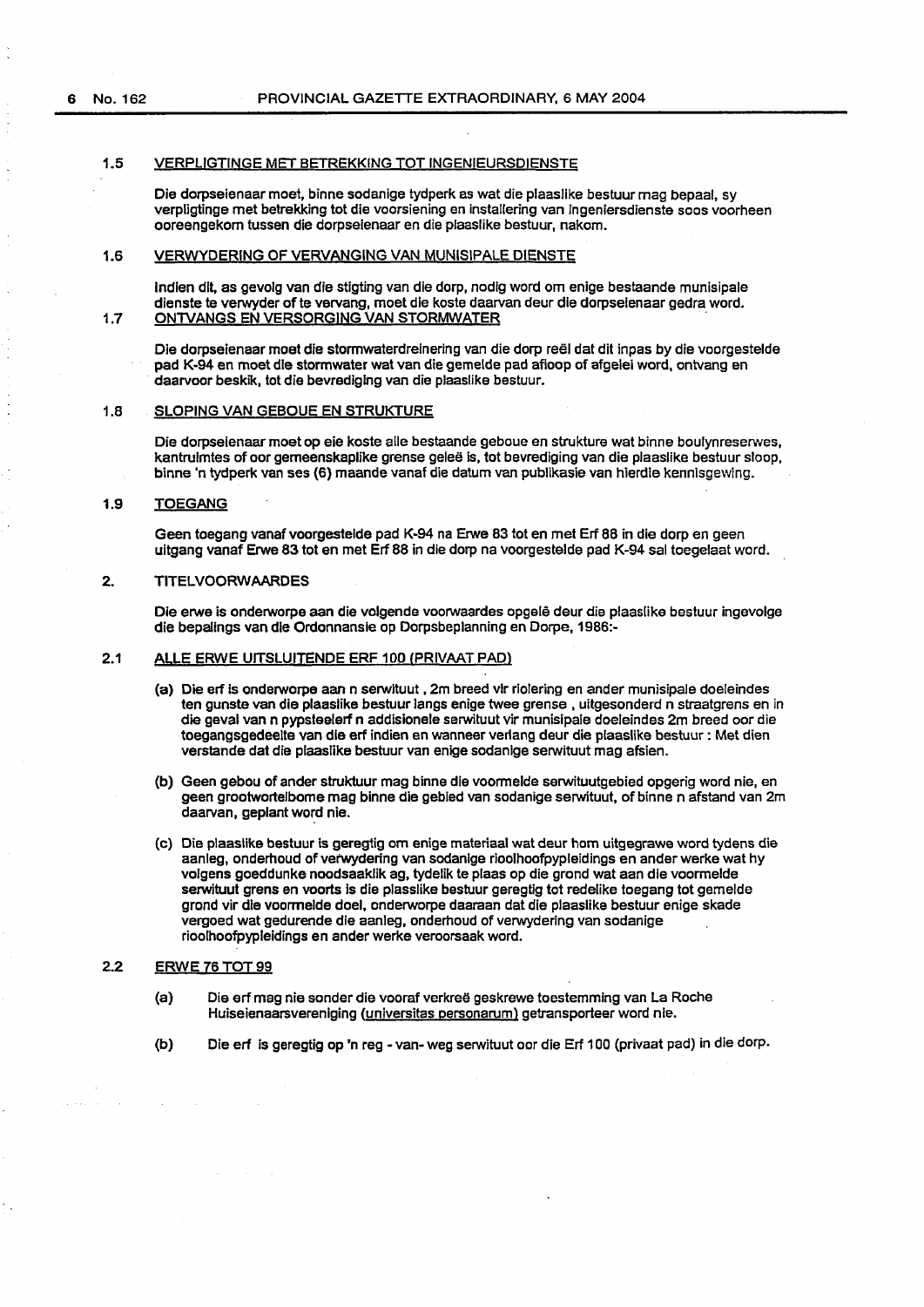(c) Aangesien die erf deel vorm van grond wat huidiglik of in die toekoms onderhewig is of mag word aan geraasbesoedeling (lnbegrepe vliegtuiggeraas) aanvaar die elenaar en aile partye wat 'n belang het in die erf, sowel as elke okkupeerder van die erf, volle verantwoordelikheid vir enige en aile ongerief wat ondervind mag word of verliese of skade wat veroorsaak mag word as gevolg van sodanige geraas of vibrasie en verdermeer sal die partye geen eis ten opsigte van sodanige ongerief, vertiese of skade teen die Lughawe Maatskappy van Suid-Afrika (ACSA) of die plaaslike bestuur hê nie.

# 2.3 ERF 100 (PRIVAAT PAD)

- (a) Die erf is onderhewlg aan 'n reg-van-weg serwituut ten gunste van Erwe 76 tot en insluitende Erf 99 in die dorp.
- {b) Die erf is onderworpe aan 'n serwituut vir riolering, waterretikulasie, elektrlese doelelndes (uitsluitend straat ligte) en ander munisipale doelelndes ten gunste van die plaasllke bestuur.
- (c) Die erf sal binne ses (6) maande vanaf datum van publlkasie van hlerdie kennlsgewing geregistreer word in die naam van die huiselenaarsvereniglng gemeld in voorwaarde 2.2 (a) hierbo.

 $\bar{z}$ 

Die Ekurhuleni Metropolitaanse Munislpaliteit verklaar hlermee ingevolge die bepalings van artikel 125(1) van die Ordonnansie op Dorpsbeplanning en Dorpe, 1986, dat dit 'n wysiglng van die Boksburg Dorpsbeplanningskema, 1991 wat betrekking het op die grond ingesluit in die dorp Dayanglen Ultbreiding 3 aanvaar het. 'n Afskrif van die gemelde dorpsbeplanningskema soos aanvaar, Iê te alle redelike tye ter lnsae in die kantoor van die Area Bestuurder Burgersentrum, Boksburg en die kantoor van die Hoof van Departement, Departement Ontwikkelings beplanning en Plaaslike Regering, Gauteng Provlnsiale Regering, ·Johannesburg. Die gemelde wysigingskema staan bekend as Boksburg wysigingskema 1099.

PAUL MAVI MASEKO **STADSBESTUURDER** BURGERSENTRUM BOKSBURG 30 APRIL 2004 KENNISGEWING NR. 52/2004 14/19/3/D1/3 (TN) 14/21/1/1099 (TN)